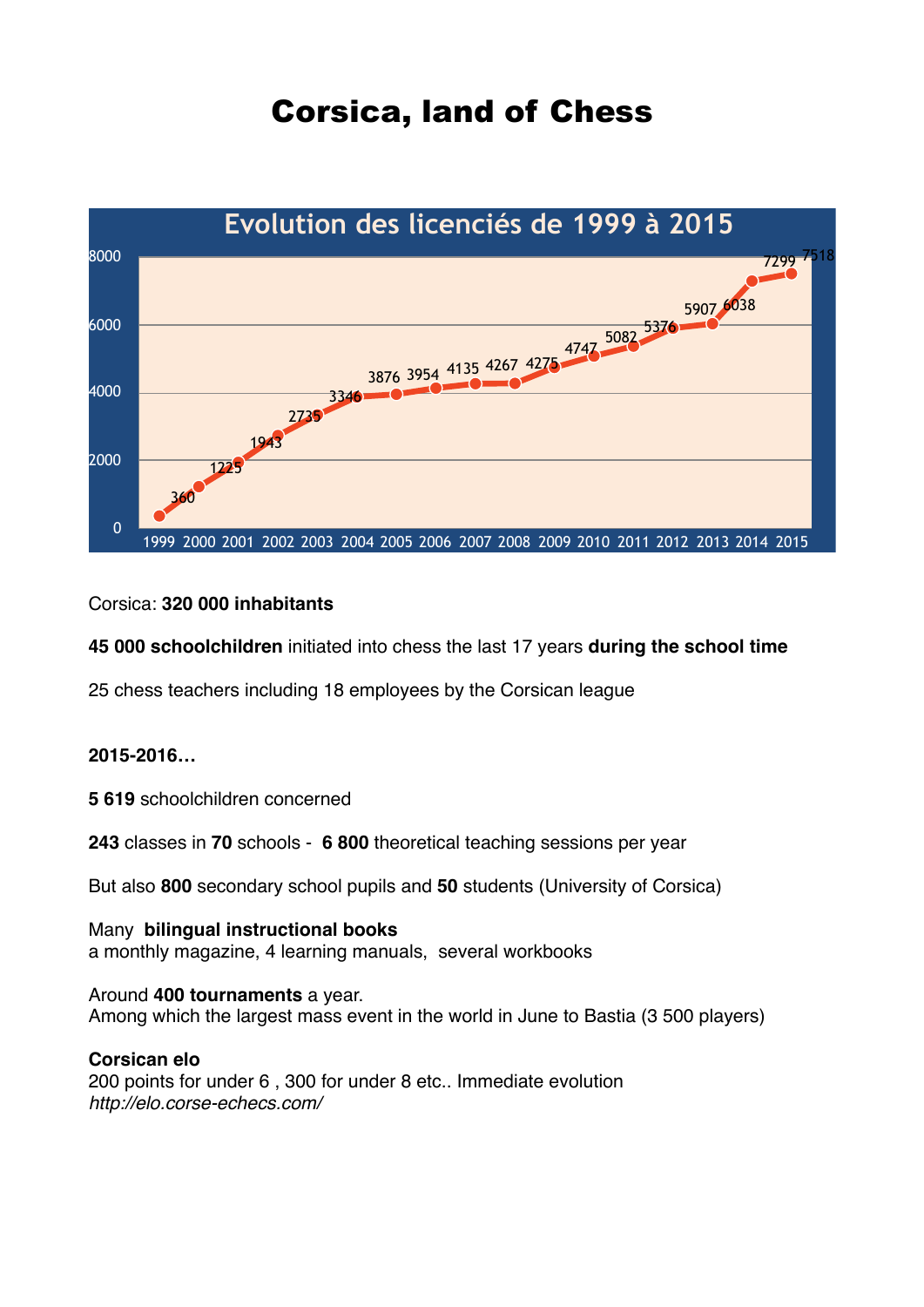# **Our means**

## **- Agreements**

with the « Rectorat » authorizing intervention in school time with the « Collectivité Territoriale de Corse, » unanimous vote of the corsican Assembly with the 2 « Conseils départementaux » with the most important municipalities of the island

# **- Sponsors**

many companies (more than 100 for all our tournaments) and an official partner [oscaro.com](http://oscaro.com) (mondial leader in the sale of car parts on the internet)

Total **Budget :** 1 M €

## **- Communication**

Strong communication: all newspapers, radio and tv Corsica regularly treat events. A program devoted to chess : «échec et mat » A very popular website : corse-echecs.corsica

### **- International Events**

**Corsican Circuit** : 100 000 € of prizes **International Open** of **Calvi** (10 000 €) - **Purticciu** (15 000 € **Porto-vecchio** champions Match (Karpov, Spassky, Carlsen, Radjabov, Judith Polgar, Hou Yifan, Alexandra Kosteniuk, Vishy Anand, Maxime Vachier-Lagrave etc… **European Youth tournament** in Bastia **Blitz** tournaments in july (18 000 € of prizes)